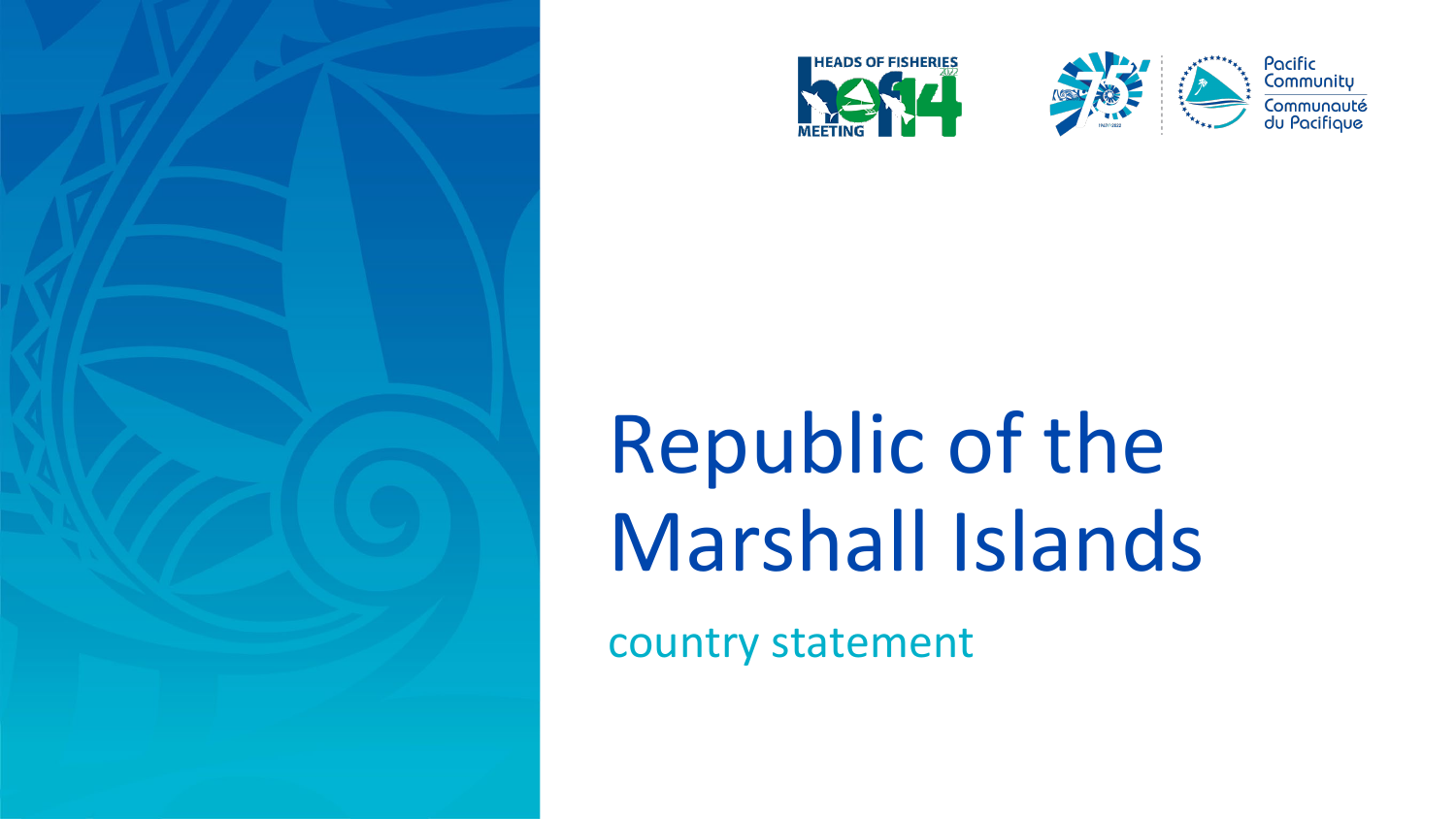

## 1. NEW DEVELOPMENTS

*Outline up to three new developments in the last twelve months relating to fisheries and/or aquaculture in your country/territory which are relevant to HoF.* 

- Launch of the RMI Protected Areas Network and restructuring of the Coastal Management Advisory Council (CMAC)
- Publication and Launch of the RMI Coral ID and Field Guide
- Publication and Launch of "Our Ocean's Promise"
- Publication and Launch of RMI's Community Marine Monitoring Toolkit
- •Updating COVID protocols for National Observer Redeployments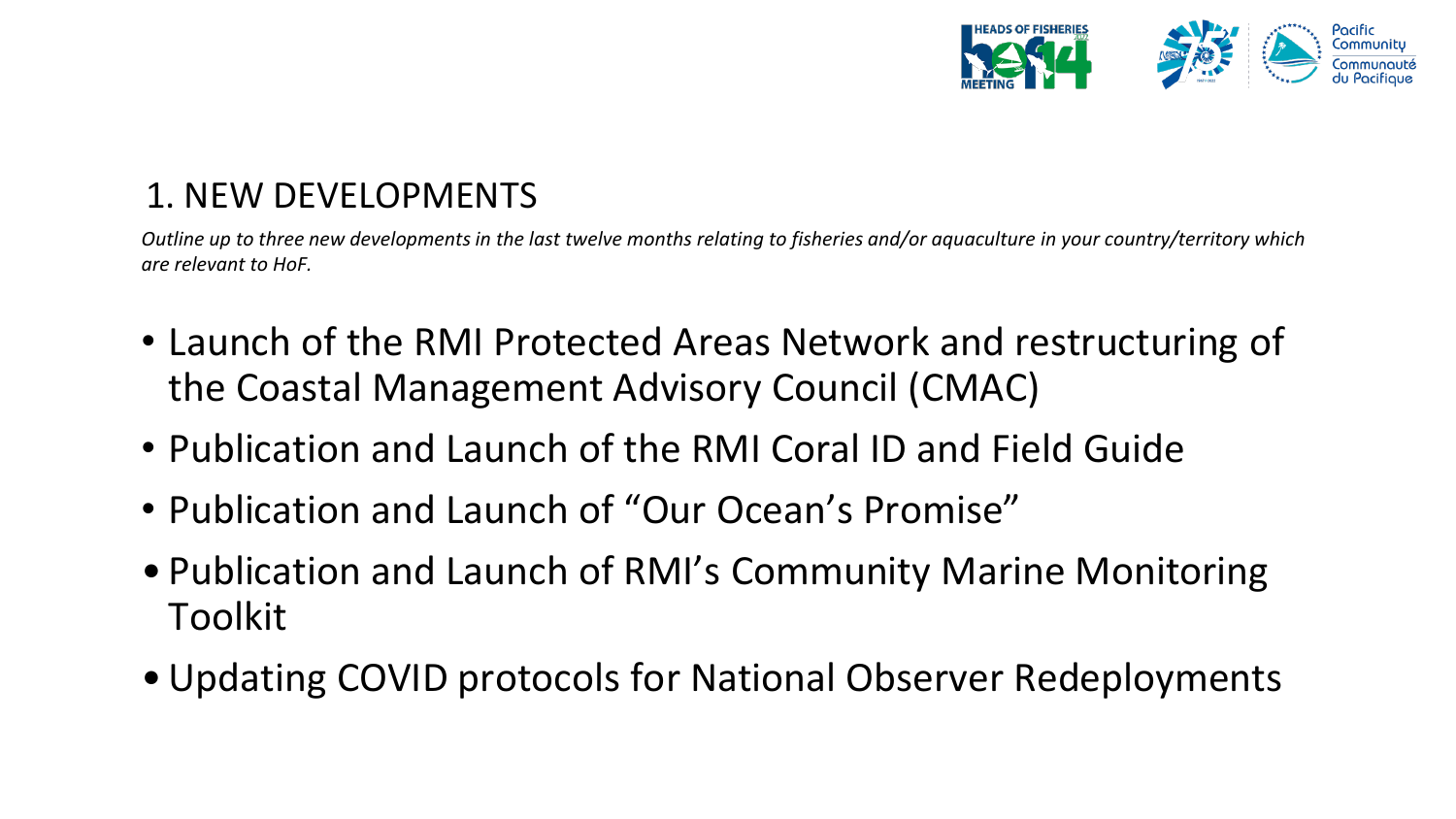

## 2. KEY FISHERIES/AQUACULTURE DECISIONS

*What are the key fisheries and/or aquaculture decisions (1–2) that will have to be made in your country/territory over the next couple of years?*

- Capacity building on aquaculture feed and production
- Conduct Cost Benefit Analysis of culturing potential commodities to address food security needs in the rural communities
- •Accelerate the mobilization of national fisheries development programs in the rural communities (i.e. RMI FAD Program and Aquaculture Program)
- Promotion of sea safety